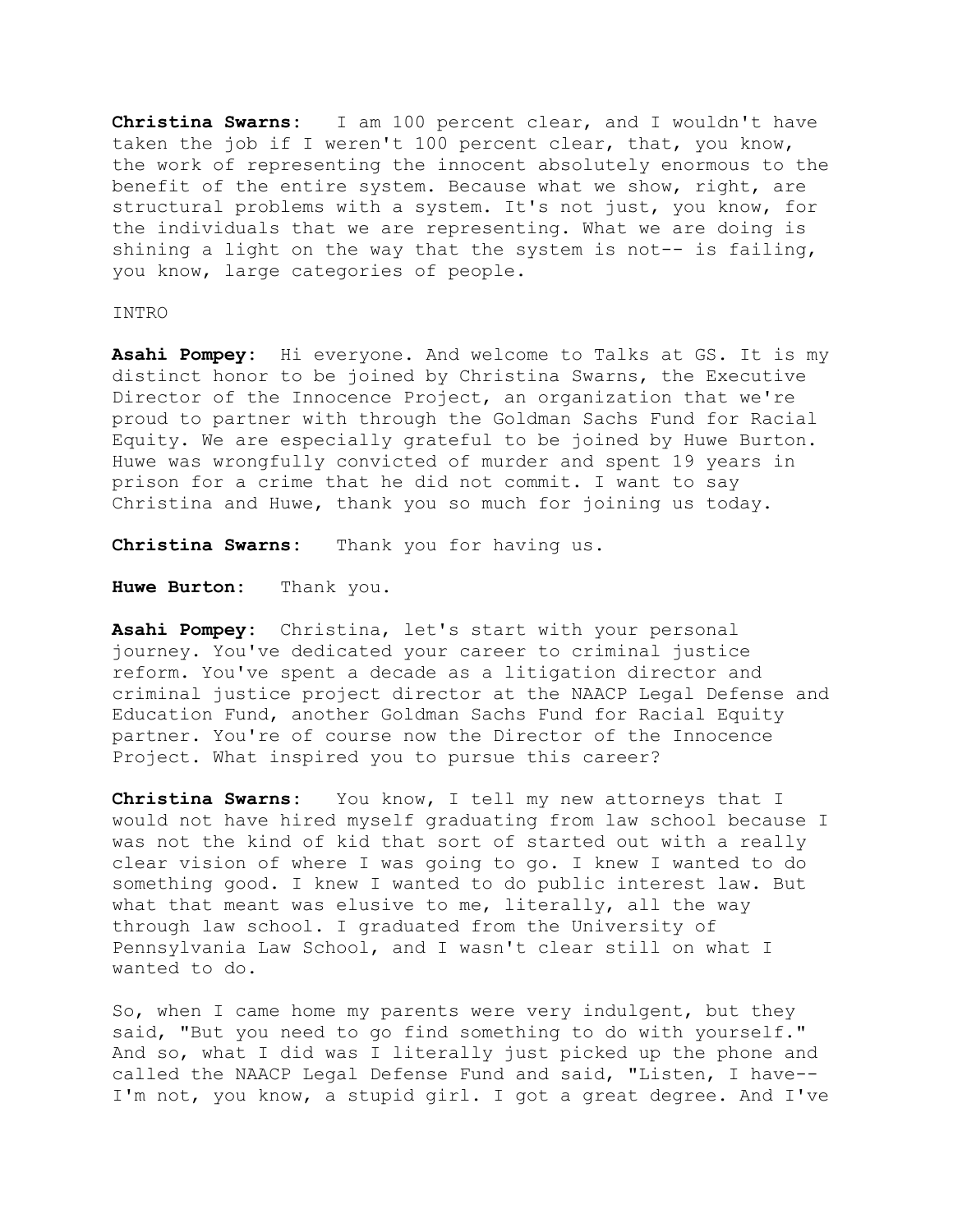got time on my hands. Can I come and volunteer?" Elaine Jones was then the Director Counsel of the Legal Defense Fund. And she said, "What do you want to do?" And I said, "I'll do anything." And so, she sent me to work in the capital punishment project. And that day, at the time I was there, they were fighting an execution of a Black man in Arkansas named Barry Lee Fairchild. Mr. Fairchild had been arrested for a rape and a murder. He had been picked up in a sweep of Black men who were beaten, who were called racial epithets, who were all presented with prewritten confessions. And Mr. Fairchild signed the confession. And that false confession became-- there's no physical evidence that tied him to the case-- became the cornerstone of the conviction against him and the death sentence.

And so, it was-- that was the light bulb. I went in and I could not believe, you know, that this was happening. I was astonished. And I knew right then that I needed to be part of this fight.

And I, you know, wanted-- and I provided as much help as I could during that time. And LDF litigated that case for another two years until Mr. Fairchild was unfortunately executed after getting-- coming one vote short of a clemency grant. And that really just changed my life. I was engaged by the questions of- the importance of the questions, you know, the urgency, right, of the issues that we confronted. And I jumped in with two feet. And the rest is history as the story goes.

**Asahi Pompey:** I am particularly interested in your Supreme Court argument of the case Buck v. Davis. It challenged the introduction of explicitly racially biased evidence in the Texas death penalty case of Duane Buck.

Christina, as one of the few Black women who have argued before the nation's highest court, what did that case and that meaning, that moment, mean to you?

**Christina Swarns:** It was and is one of the, you know, high points of my career. Just by way of background, you know, Duane Buck was convicted of murder. And then in Texas and in all jurisdictions, right, there's a separate proceeding to decide whether a person's going to get the death penalty or not. And in his case, his own lawyers hired an expert to testify in Texas. The question is-- the question that the jury have to decide is, is a person on trial likely to be a future danger. And so, the defense counsel hired experts to say, "Is he going to be dangerous or not?" And unfortunately, the expert they hired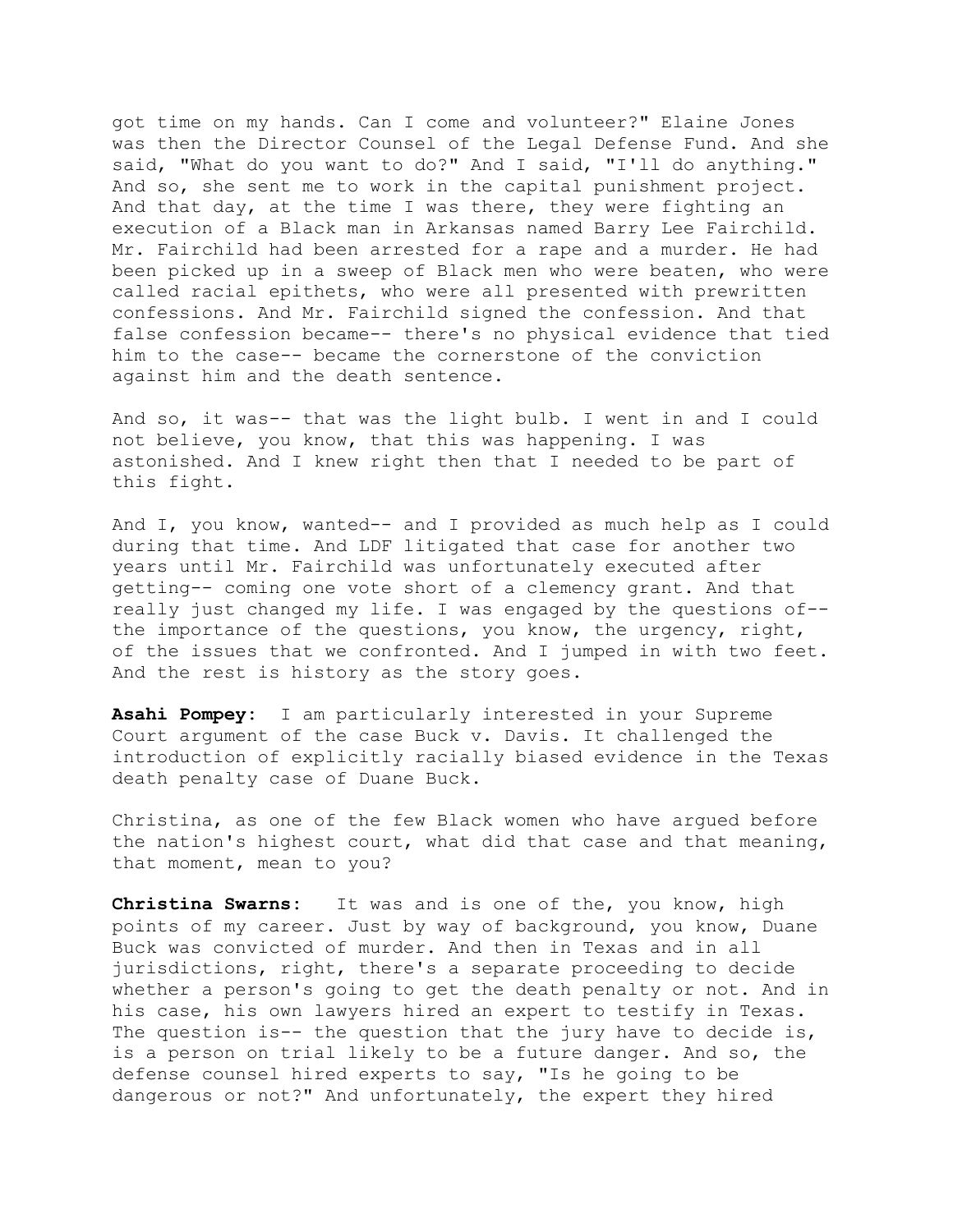said, and wrote a report, that said, "Mr. Buck is-- the fact that Mr. Buck is Black made him more likely to be dangerous in the future." Period. End of sentence. So that's it. So, the fact that Mr. Buck was Black made him likely to be dangerous in the future.

This, obviously, is false. Right? That's a false fact. Right? Race does not tie to dangerousness. A. It's unconstitutional to, you know, basically say race is the thing upon which a jury can sentence someone to death. So, it was literally his expert's testimony that condemned him to death. His own experts.

**Asahi Pompey:** His own expert.

**Christina Swarns:** His own lawyers. His own lawyers. His own expert presents the evidence that condemns him to death.

And of course, you can imagine, the prosecutor in her closing says, "You can rely on the defense expert to reach this." Right? Of course. So, you know, when I argued, right, on the morning of October 5th, 2016, you know, it was-- it was incredibly important, A, because Mr. Buck's life was on the line. But also, because I deeply understood that for the court to allow this execution to go forward, right, with that background, to allow, to condone, to allow the courts to condone, right, the use of this false link between race and criminality, would have a profound affect on, right, jurisprudence and the [UNINTEL] of color--

**Asahi Pompey:** Absolutely. Profoundly.

**Christina Swarns** are treated, you know, in the country's court system. And so, it was important to me for Mr. Buck, but ultimately, let's be real, right? I am arguing as much for myself, right, and people that look like me. Right? My nephews. My cousins. My father. My best friend. As I was for Mr. Buck.

**Asahi Pompey:** You're now, of course, leading the Innocence Project which has been driving groundbreaking work since its founding in 1992. As executive director, how do you think about balancing the ongoing work of exonerating wrongfully convicted individuals with reforming the larger system?

**Christina Swarns:** I am 100 percent clear, and I wouldn't have taken the job if I weren't 100 percent clear, that, you know, the work of representing the innocent-- absolutely enormous to the benefit of the entire system. Because what we show, right,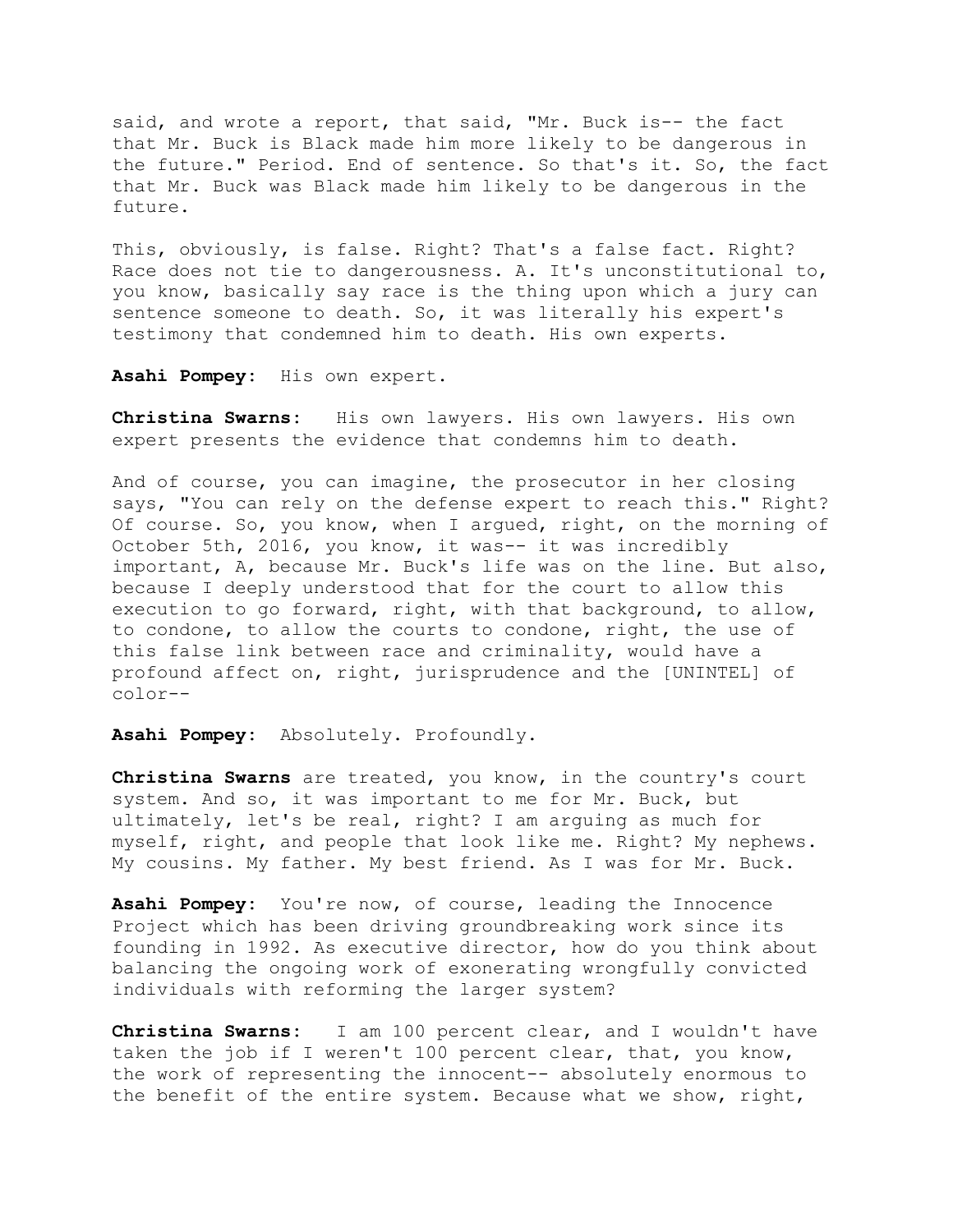are structural problems with a system. It's not just, you know, for the individuals that we are representing. What we are doing is shining a light on the way that the system is not-- is failing, you know, large categories of people. And I know Huwe will tell you more about his personal experiences. But so many of the clients that we have represented, we have an exoneree council, go on to do work beyond just Innocence work. Right? Fighting for the people that they know that are in prison fighting for justice. You know? Fighting against the conditions that people are experiencing behind bars. Right?

But because so many more people in the country, right, are drawn to the idea and the cause of innocence, it's really an important and powerful platform from which I think we can educate, right, people about sort of the broader injustices in the system. And I think it's really important that we use the platform that we have to sort of shine a light on the entire system.

**Asahi Pompey:** On that very point on, you know, broader injustices in the system, I'm struck by what reforms you think will help ensure wrongfully-- wrongful convictions really don't happen in the first place. And from your perspective, where is our current system, you know, failing? Whether it's eyewitness, misidentification, or the expert witnesses you just described, or false confessions? What could reform really look like, Christina?

**Christina Swarns:** I think the pivotal reform that we need, I think, that underscores all of it is 100 percent it's accountability, accountability, accountability. You know? Right now, we have a system where, you know, police officers who are involved in procuring a false confession, like in Huwe's case as you will hear about, there aren't repercussions. A defense lawyer involved in my case, right, who presented this racially biased testimony, right, in Mr. Buck's case, there are no repercussions. The prosecutors, you know, who present false evidence that wind up with people being incarcerated for decades of their lives who didn't-- innocent people, right, who lose decades of their lives to a prison system that is, you know, horrendous, there are no repercussions. Right?

And so, for me, unless and until we create incentive structures that give people a reason to do the work to make sure, right, that we are identifying and prosecuting and convicting and incarcerating the right people, right, we're going to be back in this situation.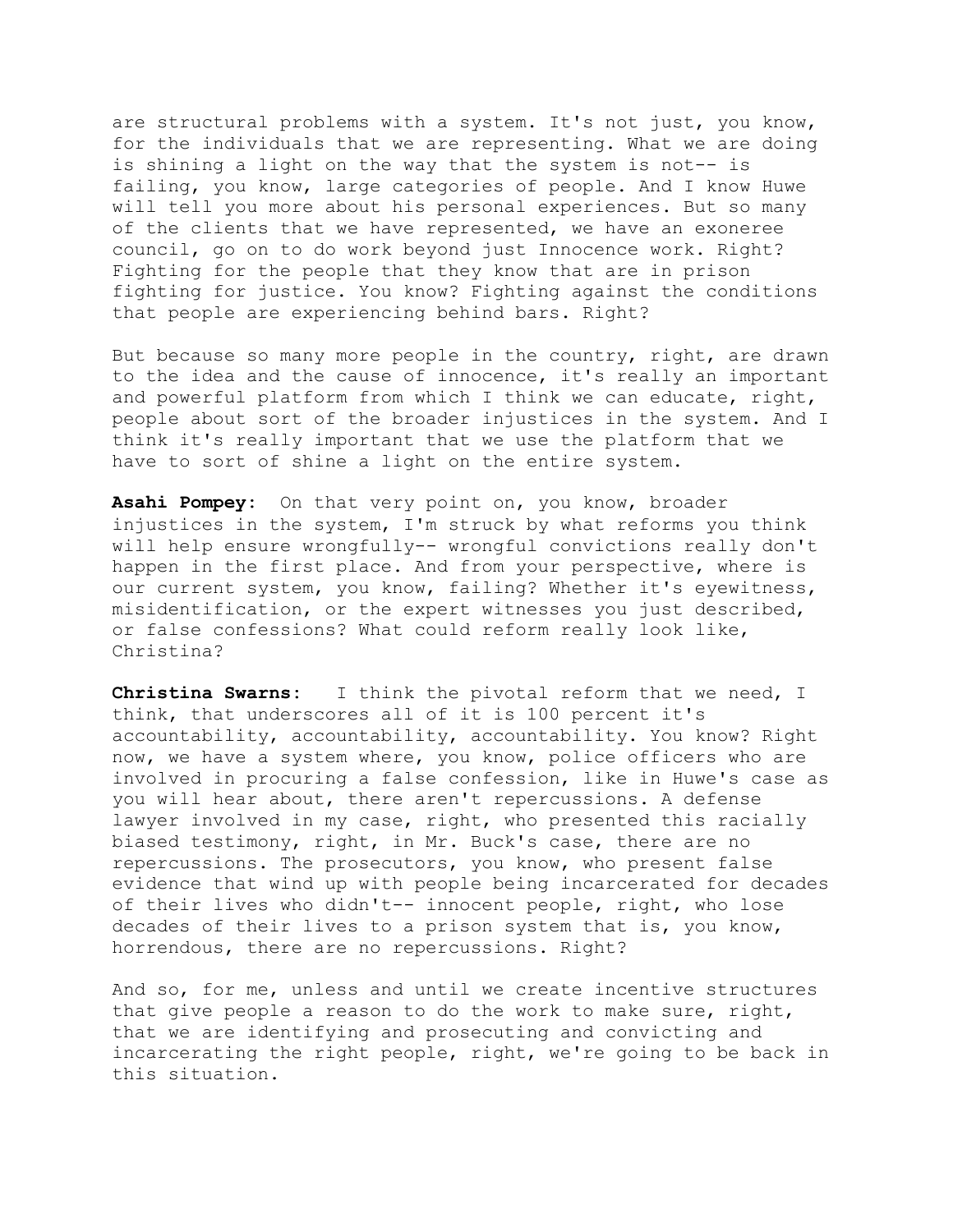**Asahi Pompey:** I want to focus on a couple of statistics because you and I and Huwe know that a key part of system reform is, of course, addressing the racial disparities within the system. So, here's what the data shows. Black people are 7x more likely to be wrongfully convicted of murder than white people. More than half of death row exonerees are Black. And lastly, nearly half of those currently on death row are Black. So, these racial disparities are really staggering. How do we begin to address the disparities that are so, really, ingrained in our system?

**Christina Swarns:** It's so hard for us as a country to say, you know, "We may really be doing something very wrong here" because, right, we are so tied to this idea of ourselves as, right, the shining-- you know, the shining city on the-- city in the sea, whatever it's called, right? The shining light of democracy. So, I think the first thing we have to do is admit that what we are seeing is real, right? And not look for excuses and ways around it, right?

I've litigated in courtrooms across the country, you know, in New York, and Philadelphia, in Texas, and Arkansas, in Louisiana, so many different jurisdictions. And I can tell you that apropos of the statistics that you have discussed, every courtroom I've ever litigated in looks exactly the same, which is to say that the people on the inside of the bar of the court, right, the legal folks, the lawyers and the judges are overwhelmingly white. And then the people on the outside of the bar, those who are being prosecuted and brought through the system are overwhelmingly Black and brown. And that holds in jurisdictions with 3 percent Black and brown population. And in jurisdictions with a 60 percent Black and brown population. And you have to call those things into question, I think, all of us, you know, when you see things like that, you have to ask why that's happening.

And to the extent that we don't, right, you're sort of slipping in the Duane Buck theory of, right, a belief that there is some connection between race and criminality that explains what are otherwise inexplicable disparities.

**Asahi Pompey:** Christina, I want to now take this moment to welcome Huwe Burton. Huwe is a former client of the Innocence Project. And he was exonerated in 2019 after spending nearly 20 years in prison. And ten years on parole after being wrongfully convicted of the murder of his mother when he was just 16 years old. Huwe, I want to thank you so much for joining us today.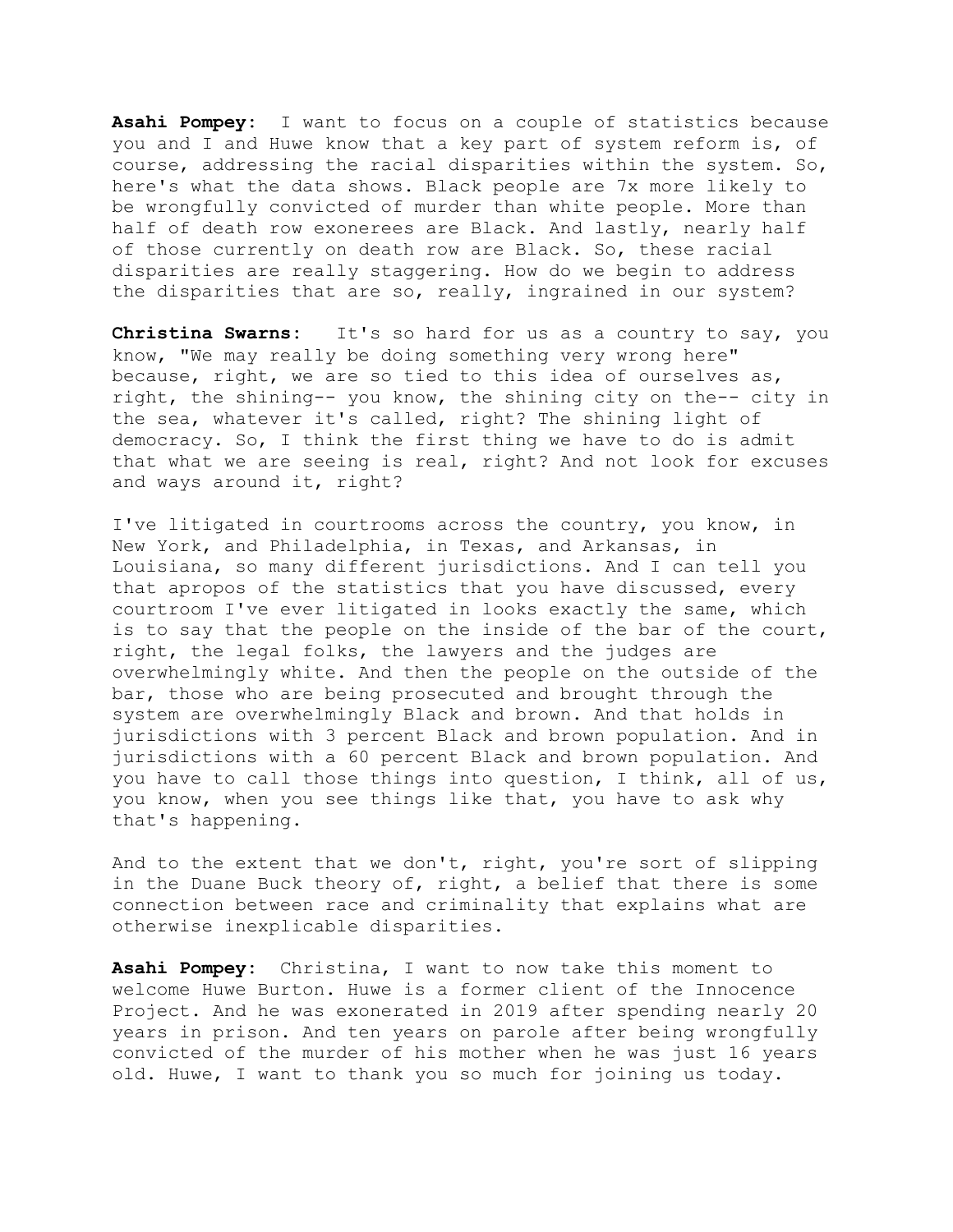At the heart of your conviction you said, you know, whatever they needed me to say to get out of that room, you know, I did it, I said it. Having lived through that whole process, what would you say needs to be changed in our society around the questioning and the examination of individuals suspected of crime?

**Huwe Burton:** That whole process needs to be videotaped. From the time they brought me into the precinct, from the time they started questioning me about that day, what they said to me. If they would have videotaped that, they would have saw that it was a 16-year-old child that did not know left from right, up from down. He didn't know what was going on and he was alone.

He left his mom sitting on the couch and came back and found the police [UNINTEL]. These were seasoned detectives. They knew what they were doing. And they knew that this is what they wanted.

All of that should have been videotaped because had it been videotaped, then anyone in their right mind would have seen it and said that you forced this child into making that statement. This is not our free will. So.

**Asahi Pompey:** You've cleared your name. You're free to do activities. In fact, you shared with us that you ran the New York City Marathon three years ago. And you've done any number of other things. Tell us about really the adjustment process for exonerated individuals. What's that like? And what justice ultimately means, now, to you?

**Huwe Burton:** Yeah, so, it's very hard. Thankfully, there are organizations like the Innocence Project that also assist in that transition. By the time I was exonerated, I had been home ten years. So, I kind of went through all of the things of, you know, getting reacclimated with everything that's going on. I went through that. But for people who are just coming out and you're thrust into this, it can be very overwhelming. And this is why there has to be support groups from exonerees, those of us who went through it, those of us who had, you know, different stumbles along the way to ensure that those who are coming after don't have the same things, same missteps that we may have had.

So, it's very, very important and it, you know, to do so. But it's hard for a lot of times when guys, you first come home. The transition is very hard.

**Asahi Pompey:** As a lawyer, as a mother of two Black sons, as an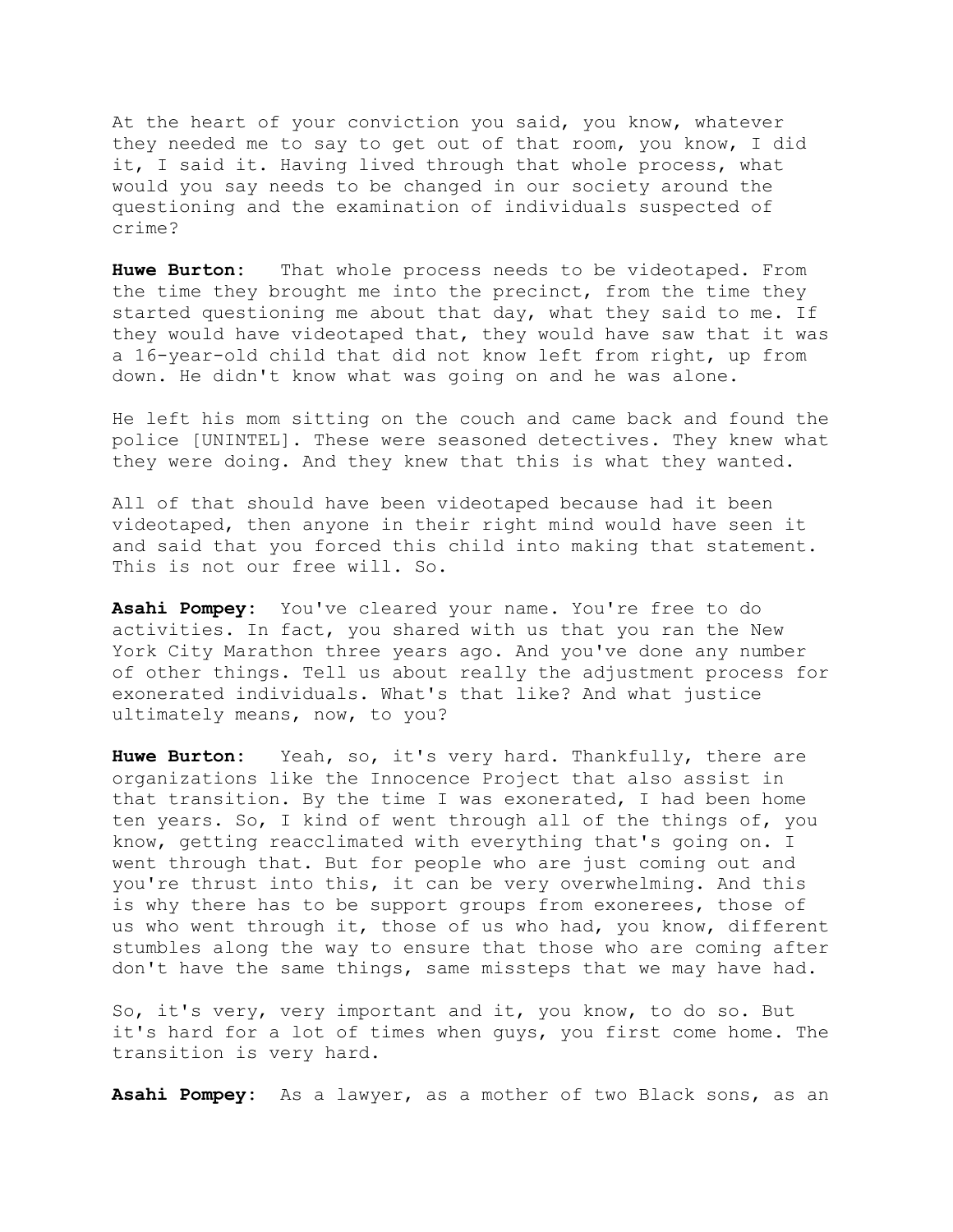American, watching what's happened in our country post the death of George Floyd really sort of a multiracial and group of people sort of coming together, sort of talking about racial equality, frankly, in a way that I'd never seen before. As you look into the future, what's your assessment in terms of what it will take to move this country forward? You've mentioned a number of them, like believe the data. It's real, sort of, what's happening. But I'd like to sort of get your take on, you know, as you look towards the future, how you think about your criminal justice system.

**Christina Swarns:** You know, I have enormous hope, right? I think we are in a moment of reckoning around issues of race. Right? I do think that George Floyd's horrendous murder opened people's eyes. So, I am inspired by the outpourings of support and the outpouring of interest in the issues over the last several months. I'm also, you know, frankly, inspired by the next generation. You know? These are some young people that are not here for incremental change, right? And I love every bit of it. Right? They are out here asking for a whole system change. And that's what we need. And that's what every generation needs, right? There's a period of time where every generation, there's a new-- you know, a new group comes up and pushes us forward. And we are now, you know, experiencing that push.

**Asahi Pompey:** Huwe, your perspective as you think about the future?

**Huwe Burton:** To echo Christina's sentiments, I feel hopeful. I'm-- that's just who I am. I'm just a person that's always full with a lot of hope and a lot of optimism. But just to echo something you said as a mother of two Black sons, it's not for government to ensure their safety. It's for us. I think things have to be done on a more local level. I think that when things are done in a more local level, there's more responsibility taking by us.

**Asahi Pompey:** Christina, I want to thank you. Huwe, thank you so much. I want to thank you both. It has been an honor to be in your presence and to be part of this really moving discussion.

**Christina Swarns:** Thank you.

**Huwe Burton:** Take care. Thank you.